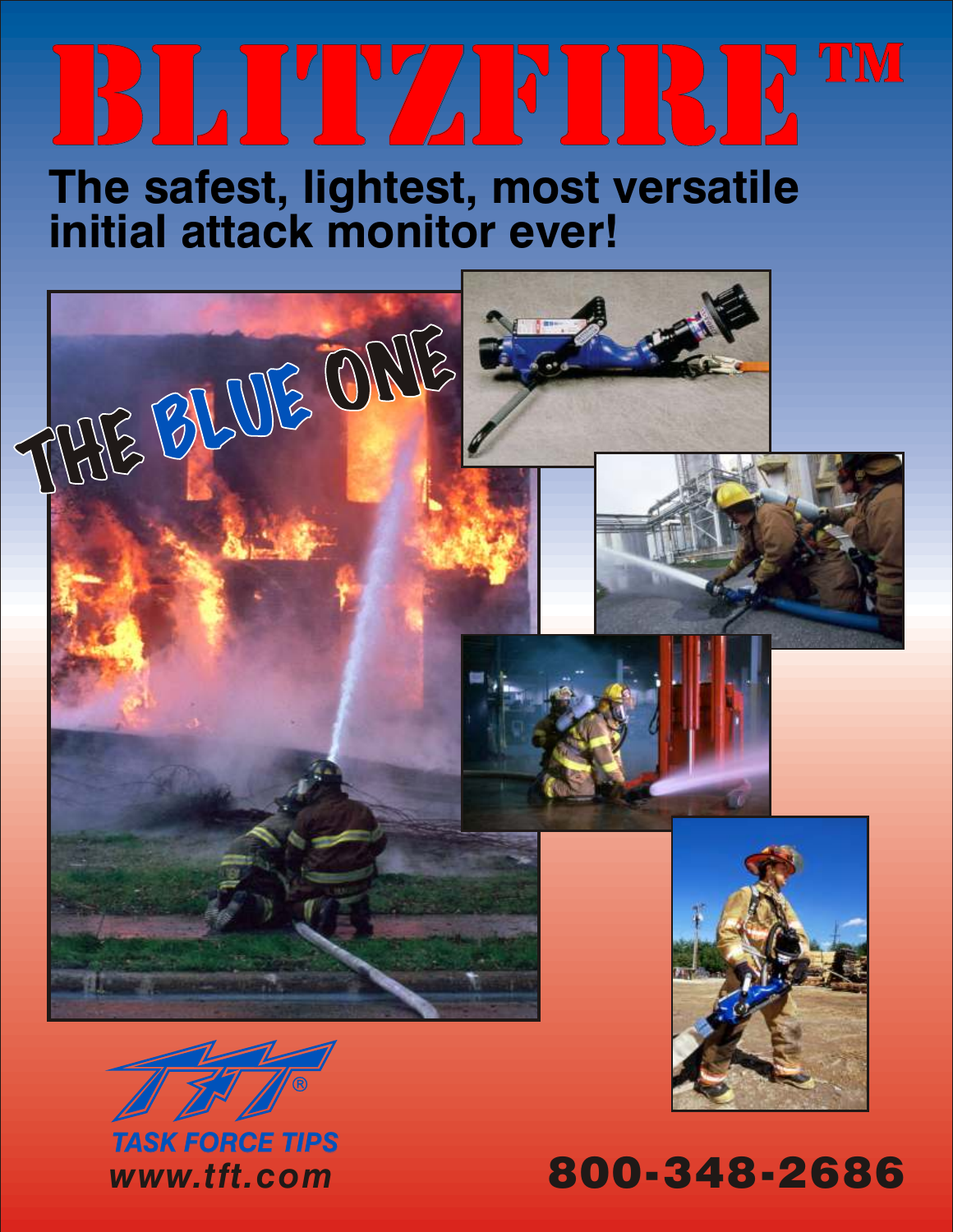## **BLITZFIRE™**



- **1. MD12A Automatic Nozzle 2. XF-SS5 Stream Straightener 3. MST-3NJ 3 Stacked Tip** 
	-
	-

#### **With SafeTak II™ Automatic Shut-Off Valve**

| <b>Rated Flow</b>   | <b>500 GPM</b>   |
|---------------------|------------------|
| <b>Nominal Size</b> | 2.5"             |
| <b>Nominal Area</b> | 4.9 sq. in.      |
| Weight              | 22 lbs.          |
| <b>Folded Size</b>  | 25.5" x 8" x 10" |

**XXC-32 PACKAGE CONTAINS:** BLITZFIRE MONITOR STORAGE BRACKET MAX-SERIES tip

**XXC-42 PACKAGE CONTAINS:** BLITZFIRE MONITOR STORAGE BRACKET 3 STACKED TIPS STREAM STRAIGHTNER

**XXC-52 PACKAGE CONTAINS:** BLITZFIRE MONITOR STORAGE BRACKET MAX-SERIES tip 3 STACKED TIPS STREAM STRAIGHTNER





**Pre-Connect For Maximum Flow With Limited Resources.**



**Task Force Tips, Inc. 2800 E. Evans Avenue Valparaiso, IN 46383-6940 800-348-2686 219-462-6161 Fax 219-464-7155 www.tft.com**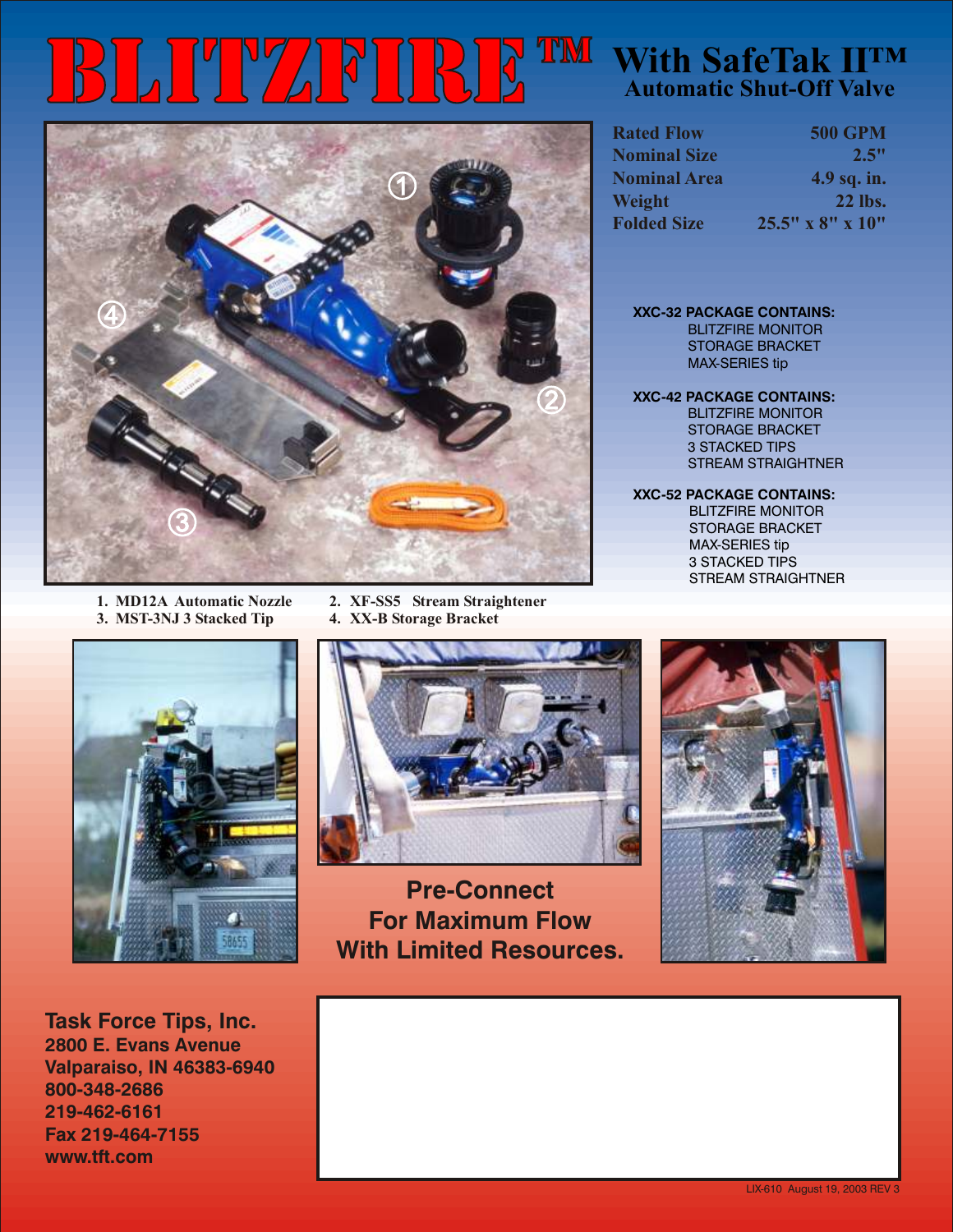

### MAX-FORC

**Dual Pressure Automatic** nozzle with a flow capacity of 100-500 GPM. Switch between standard 100 PSI and a low pressure mode by twisting a knob on the front of the nozzle. The built-in halo ring adjusts the pattern from straight stream to a 120 degree wide fog and flushes 3/8" debris without shutting down. Hard anodized aluminum with rubber bumper. Standard inlet is 2.5"NH.

### MAX-MATIC™

**100 PSI Automatic pressure control** with a flow capacity of 100-500 GPM. The built-in halo ring adjusts the pattern from straight stream to a 120 degree wide fog and flushes 3/8" debris without shutting down. Hard anodized aluminum with rubber bumper. Standard inlet is 2.5" NH.

**80 PSI Automatic pressure control** nozzle has the same features as above but operates at a low pressure of 80 PSI.





## MAX-FLOW™

**MAX-FLOW 500 GPM @ 100 PSI Fixed Gallonage.** The fixed orifice tip is ideal for high rise attack and will operate with pressures as low as 30 PSI. The built-in halo ring adjusts the pattern from straight stream to a 120 degree wide fog and flushes 3/8" debris without shutting down. Hard anodized aluminum with rubber bumper. Standard inlet is 2.5"NH.

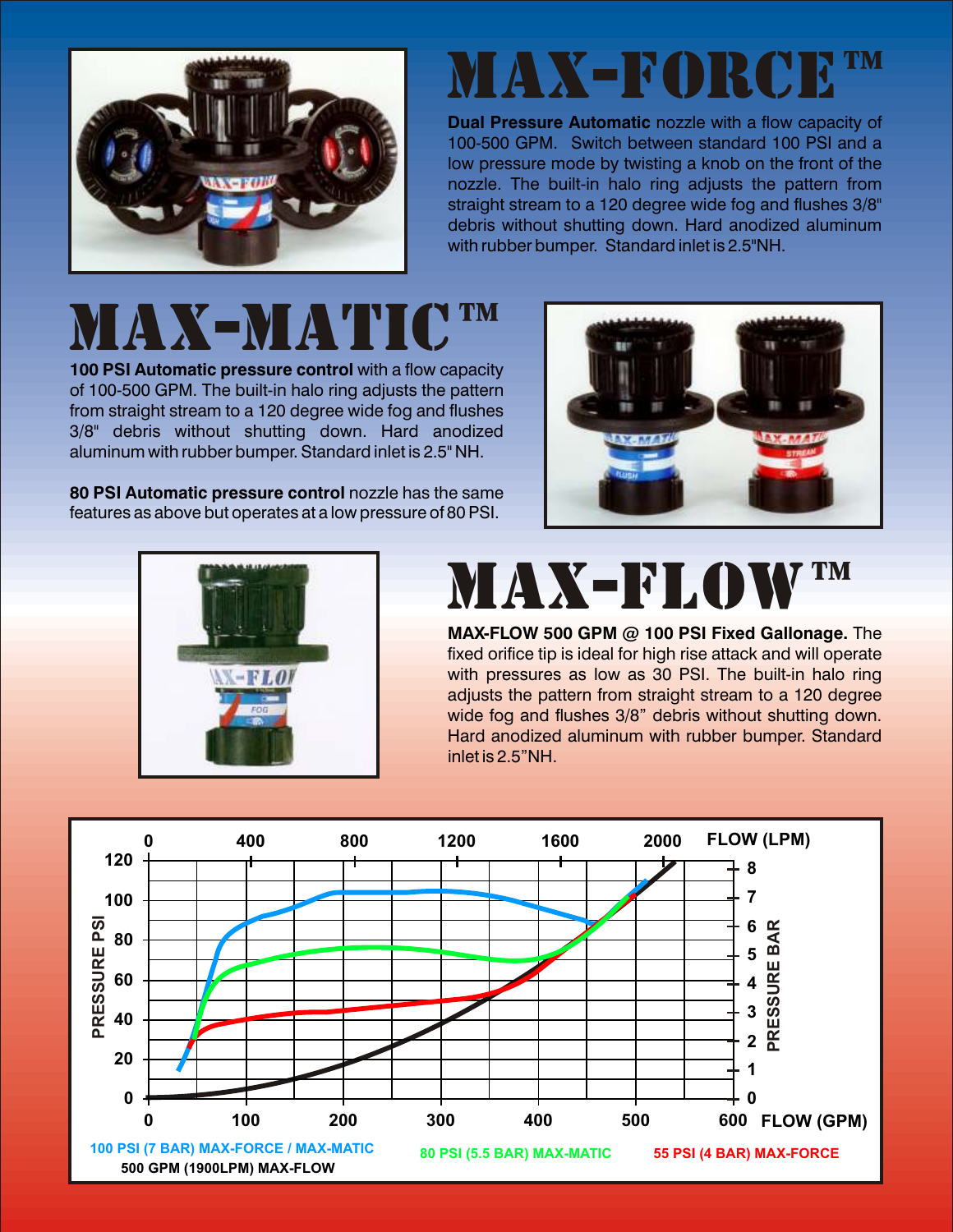## **BLITZ ANRES**

The BLITZFIRE from Task Force Tips, Inc. is the most advanced initial attack portable monitor ever designed for high performance fire suppression. Realizing that the ability to maximize flows while dealing with limited manning is a reality in today's fire service, TFT has developed the lightest, easiest to operate, and by far the safest portable ground monitor in the world. Combining TFT's exclusive slide valve, the unique Safe-Tak II safety shutoff, and the new Max-Force dual pressure nozzle, the Blitzfire will set the standard for rugged, high-flow, initial fire attack.



**HIGH-RISE OPERATIONS** The Blitzfire easily fits into high-rise hose bundles for rapid deployment from standpipe systems.



**INTERIOR ATTACKS** When combined with TFT's unique slide valve, the Blitzfire's low attack angle provides Total Nozzleman Flow Control.



**LOW ATTACK ANGLE** The Max-Matic 500 gpm dual pressure nozzle provides maximum reach and penetration, or maximum flow in low pressure situations.

#### pivoting inlet

Pivoting up and down 20 degrees, the inlet allows the monitor to be stable while positioned on porches, stair landings, and below grade.

#### folding legs

Legs that uniquely fold for storage and unfold easily for operation. Maximum strength with minimum weight.

#### TF-COAT Finish

The entire waterway is  $p$ to provide maximun minimal friction loss.

#### Carbide Tipped Spikes

Carbide tips wear longer than typical steel only spikes and are easily replaceable.



**INITIA** With the stream directed this involved structure provided maximum flow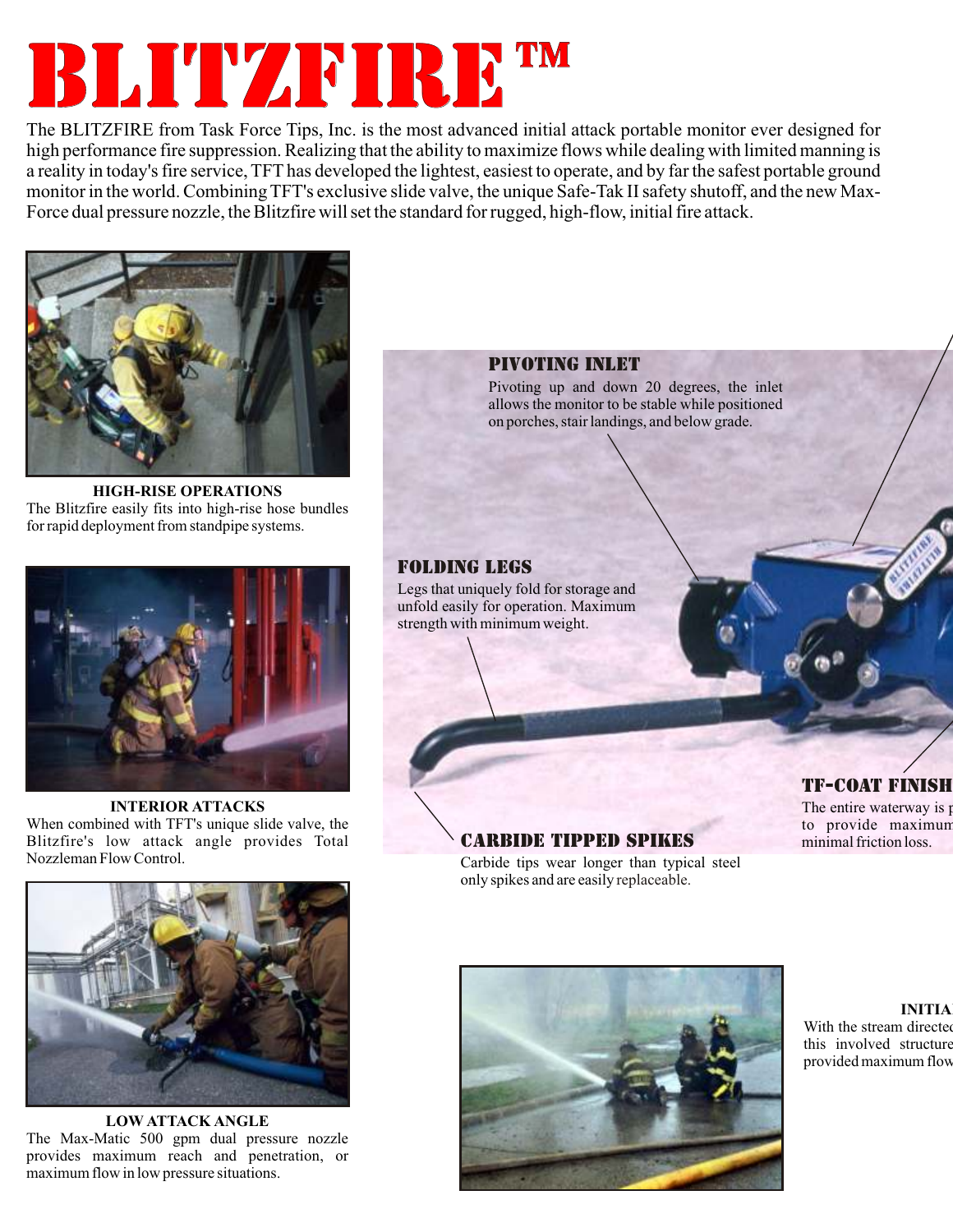## SAFE-TAK II™

The Safe-Tak II flow control and safety shut-off valve combine TFT's exclusive turbulence free, six-detent stainless steel slide valve with a uniquely integrated safety shutoff mechanism for total firefighter flow control. The valve can be opened to any of the six flow positions allowing the operator to regulate the flow depending on need. Once set, the valve can continue to be manually regulated or used in an unattended manner. If the monitor starts to move or becomes unstable, the Safe-Tak II will shut off the monitor's flow, thus eliminating the reaction force. By design the valve has a slow close feature that minimizes the effect of water hammer.

#### 500 gpm flow rating

Used in combination with either the Dual-Pressure 500 gpm Max-Force Automatic nozzle, or our specially designed triple stack smooth bore tips, the Blitzfire can provide maximum flow under all flow and pressure conditions.





**LIGHTWEIGHT & PORTABLE** Designed to provide maximum flow with limited resources, the Blitzfire is easily advanced by a single firefighter.

mum flow with S.

y is powder coated

<u>ISH</u>

#### pivoting outlet

Patents Pending

The pivoting outlet of the Blitzfire allows 20 degrees of motion either side of center and 40 degrees of motion from 10 degrees above horizontal to 50 degrees.

**TIAL ATTACK** ected right into the front door of cture fire, the Blitzfire safely flow within moments of arrival.

> In addition to all of these exceptional features, the Blitzfire is covered by the TFT exclusive 5-year warranty and our industry leading 24-hour service policy. Service and maintenance information are available from customer service 24/7/365 and from TFT's award winning web site. www.tft.com